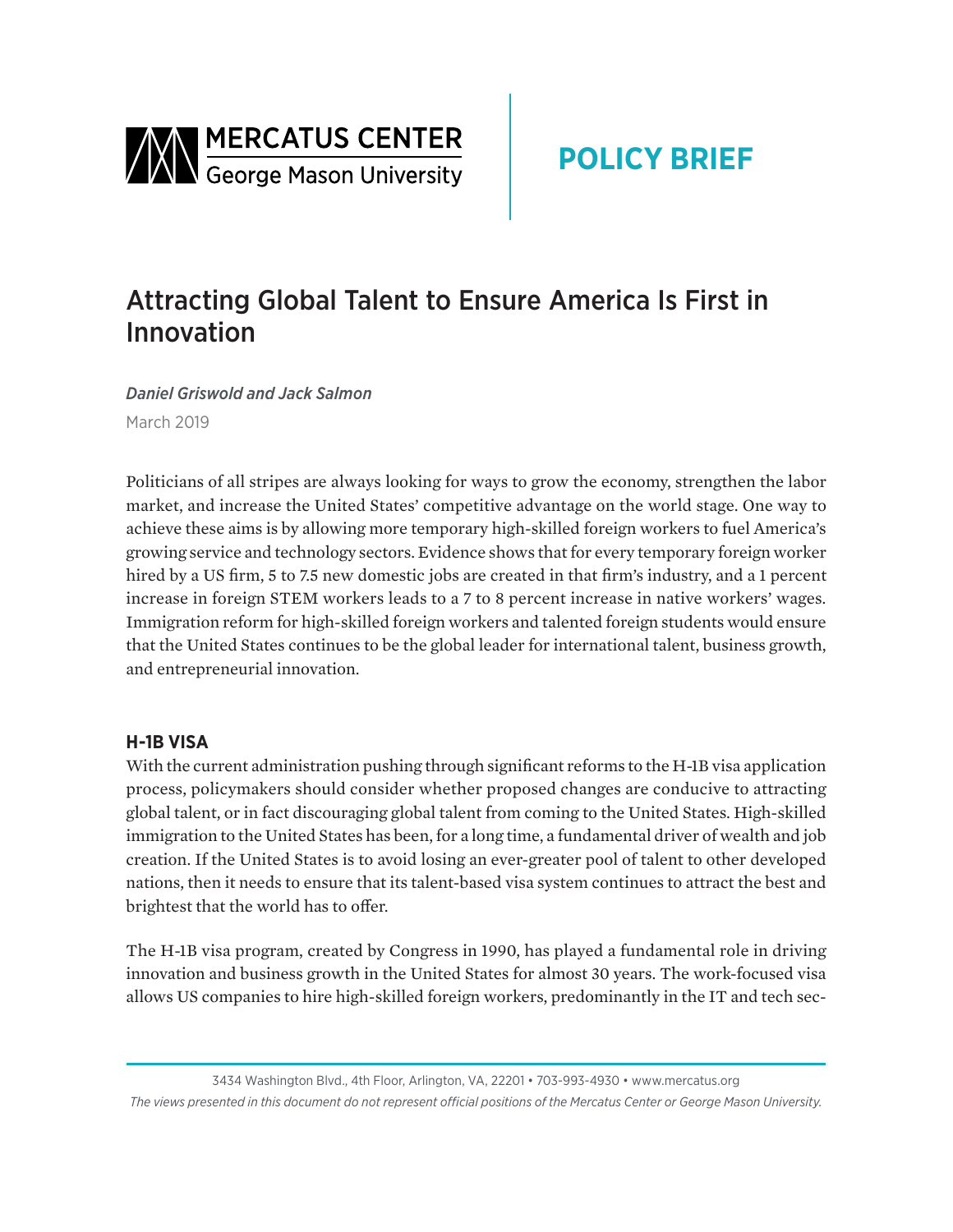tors. Under the H-1B visa program, 65,000 new visas are issued every year, with an additional 20,000 available to workers with a US master's degree or higher. These temporary visas last for three years and can be extended for an additional three years.

The economic benefits of the H-1B visa program are not only felt by the immigrants themselves the resulting boost to investment and innovation creates significant opportunities for Americans. Recent research has demonstrated that H-1B immigrants to the United States tend to generate more patentable technologies than natives: though they constitute only 18 percent of the 25-and-older workforce, immigrants obtain 28 percent of high-quality patents.1 Other research examining shortrun fluctuations in the number of H-1B visas similarly concludes that immigrants add to aggregate innovation.2 The greater number of patents contributes to productivity gains for American workers.3 The more productive American workers become, the more their wages are likely to rise.

Welcoming global talent to the United States not only drives greater innovation, but it also creates more jobs and higher wages for Americans. H-1B workers are often in key positions within a business or firm, so their skills are essential for company growth. In fact, research shows that technology companies create five new domestic jobs for every H-1B visa they successfully sponsor—for tech firms with fewer than 5,000 workers, each H-1B position requested was associated with an increase in domestic employment of 7.5 workers.<sup>4</sup>

The technology industry is not the only sector of the economy to benefit from the growth effects of skilled immigrants who tend to perform roles as gap fillers and specialists. The audit industry employs a large number of highly skilled foreign workers for specialty occupations, with roughly 83 percent of audit offices employing individuals who hold H-1B visas. A study published in the journal *Management Science* found that from 2001 to 2012, the six largest public accounting firms hired 55,000 H-1B visa holders. In 2012 alone, employees with H-1B visas contributed 28 percent of the growth of assurance business human capital.<sup>5</sup>

Academic research has also demonstrated that H-1B visa holders actually increase the wages of Americans. One study revealed "that a rise in the growth of foreign STEM by one percentage point of total employment increases growth in the wages of native college educated workers by a statistically significant 7-8 percentage points."6

Even though the empirical analysis demonstrates the economic opportunities that the H-1B visa program has brought to the United States since the program's inception, the program has become noticeably more restrictive in recent years. Historically, H-1B visa approval rates have fluctuated between 75 percent and 87 percent since 2007; however, in 2017 the percentage of H-1B visa applications that were approved fell to just 59 percent.

US Citizenship and Immigration Services (USCIS) received 190,098 H-1B visa applications in fiscal year 2018, a 4 percent drop from 2017, when 199,000 applications were filed. That is also a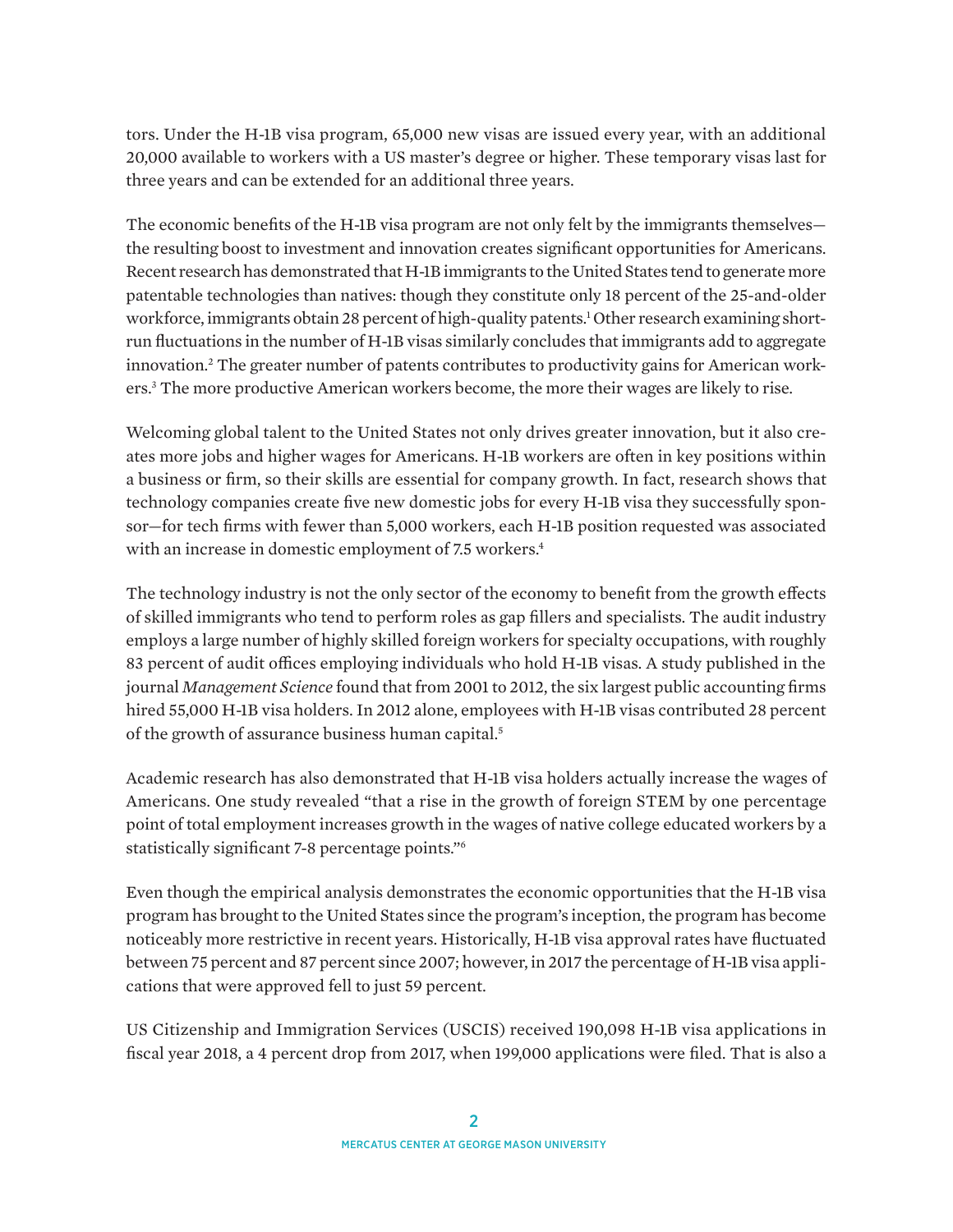sharp decline from the peak in 2016, when the government received 236,000 applications. The dramatic increase in denials and Requests for Evidence (RFEs) is having a negative effect on the number of high-skilled workers applying for H-1B visas.

## **F-1 VISA**

A second visa program that attracts global talent to the United States is the F-1 visa program, or student visa. The F-1 visa is an education-focused visa, which, like the H-1B visa program, attracts the best and brightest of global talent.

In 2018, 1,094,792 international students studied at US colleges and universities, representing roughly 1 in 20 college students. These international students contributed \$39 billion to the US economy and supported more than 455,000 jobs during the 2017–2018 academic year.<sup>7</sup>

Based on these figures, for every dozen international students who choose to study in the United States, five domestic jobs are created either directly or indirectly, and the US economy benefits from additional spending of \$427,500. The F-1 visa program is particularly beneficial to states such as California, Florida, Illinois, Indiana, Massachusetts, Michigan, New York, Ohio, Pennsylvania, and Texas, all of whom benefited from an inflow of more than \$1 billion and tens of thousands of jobs in 2017–2018.

Among full-time graduate students in the United States, 81 percent of students in electrical engineering and 79 percent in computer science are international students.<sup>8</sup> A 2010 study on the impact of graduate immigrants on innovation levels found that every 1 percentage point increase in college graduate immigrants as a share of the population is associated with an increase in patents per capita by 9 to 18 percent—a tremendous increase.<sup>9</sup>

Upon graduation, many of these international students enroll in the Optional Practical Training (OPT) program, and some go on to secure H-1B visa sponsorship from their prospective employers. In fact, among traditional immigration destination countries (Australia, Canada, and the United States) there is a well-established relationship between graduated foreign students and their integration into the labor market after completion of studies. Approximately 15–35 percent of international students can be expected eventually to work and settle in their host countries; the higher the level of education, the more graduates stay.<sup>10</sup>

A study from 2011 found that immigrants who originally entered the United States on student or trainee visas outperform native college graduates in wages, patenting, commercializing and licensing patents, and authoring books or papers for publication. The same study also found that, conditional on education, these immigrants are more likely than natives to start a successful company, as they tend to have a niche in startups based on technical knowledge from master's and doctoral degrees.<sup>11</sup>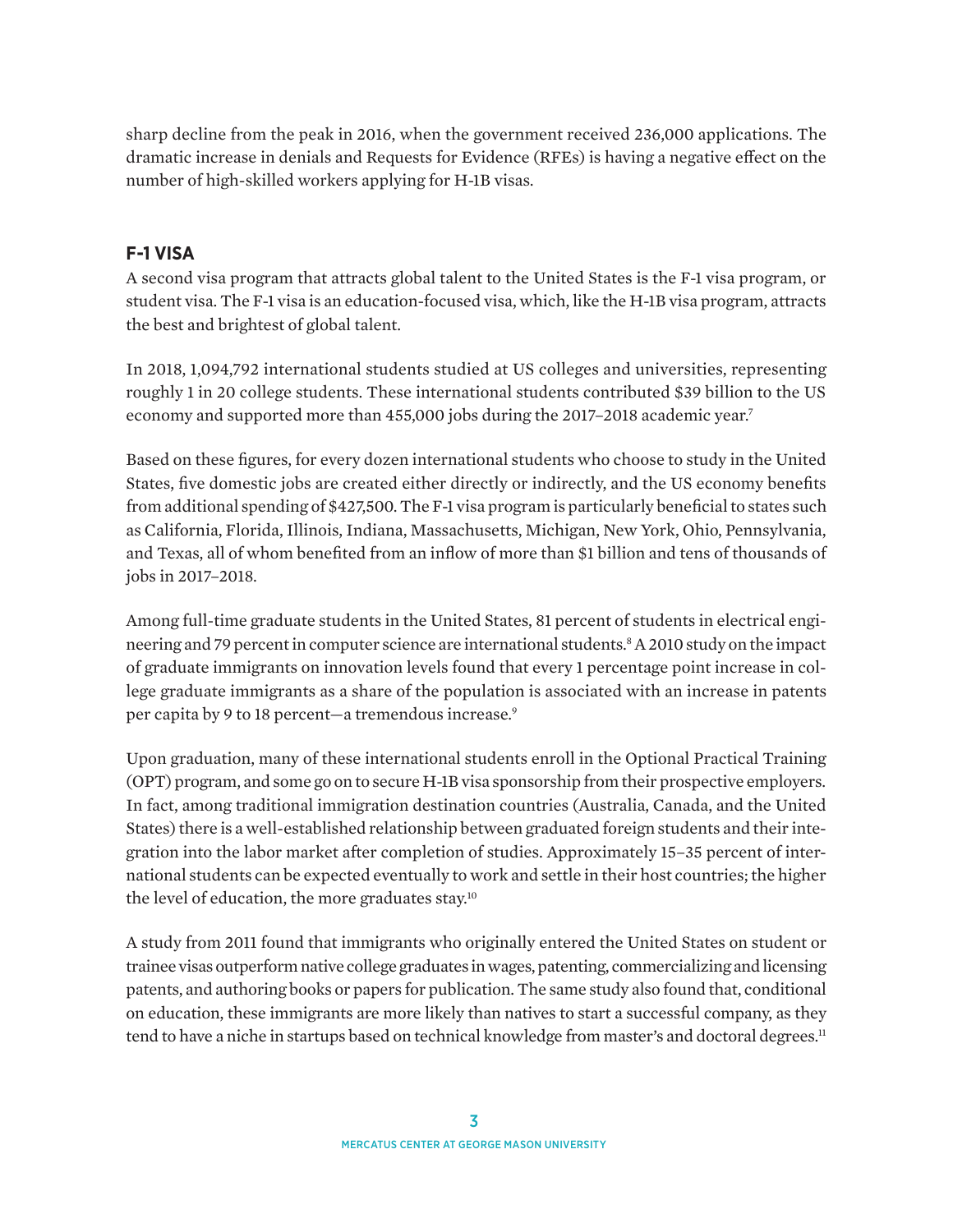The number of new international students attending American colleges and universities in the 2017/18 academic year dropped for the second straight year. The number of new students dropped to about 271,000, from about 291,000 in the 2016/17 academic year and around 301,000 in the 2015/16 academic year.12 Immigration policy experts and college administrators attribute the decline to the current administration's drive to restrict immigration and an overall sense of a US political climate that is hostile to immigrants and foreigners.13

## **RAISE THE CAP TO AVOID STIFLING INNOVATION AND INVESTMENT**

Policymakers should look to the immigration advances of America's neighbor north of the border before enacting reforms to US immigrant visas. In recent years, Canada has been liberalizing its highskilled immigration visa system. At 172,500 skilled work visas issued annually, Canada offers more than double the number issued in the US, at a rate per capita for high-skilled workers that is almost eighteen times higher than that of the United States. In 2017, Prime Minister Justin Trudeau launched the fast-track Global Skills Strategy program, which processes visa applications in just two weeks; compare this to the USCIS processing time of six to seven months or longer. Canada is increasingly becoming the preferred destination for high-skilled talent in areas such as engineering, software development, and medical services. In short, with the liberalization of high-skilled immigrant visas in countries such as neighboring Canada, and increased stringency here in the United States, the United States is losing in the global competition for international talent and entrepreneurial innovation.

In order to avoid stifling the great innovations and financial investment in the United States that come with having a highly skilled migrant labor force, the existing H-1B visa program will need to expand its tight cap of 85,000 visas. The number of existing visas under the H-1B visa program represents less than half the demand for H-1B visas in 2018. Last year US companies filed 190,098 applications for H-1B workers; the maximum allocated number of H-1B visas under the current lottery system represents just 42 percent of the number of visas demanded by US employers.

In order to meet demand, the cap should be revised to ensure that supply closely follows demand for high-skilled international workers. Adjusting the existing base cap allocation of 65,000 to 115,000 under a "market-based escalator" system would more closely align supply with demand. This allocation level would also reflect the number of H-1B visas allocated in 1999 and 2000 under the American Competitiveness and Workforce Improvement Act, when policymakers acted upon increasing demand for high-skilled workers. Uncapping the existing cap for holders of US master's degrees or higher would allow the most talented graduates to apply for Change of Status (COS) from the F-1 visa program. The upper-limit cap could be set at 195,000, as it was from 2001 to 2003 under the American Competitiveness in the 21st Century Act, when policymakers recognized that the H-1B visa quota was heavily oversubscribed. Under such a system, the total number of H-1B visas allocated each year would amount to between 115,000 and 195,000, depending on the number of applications from holders of US master's degrees or above.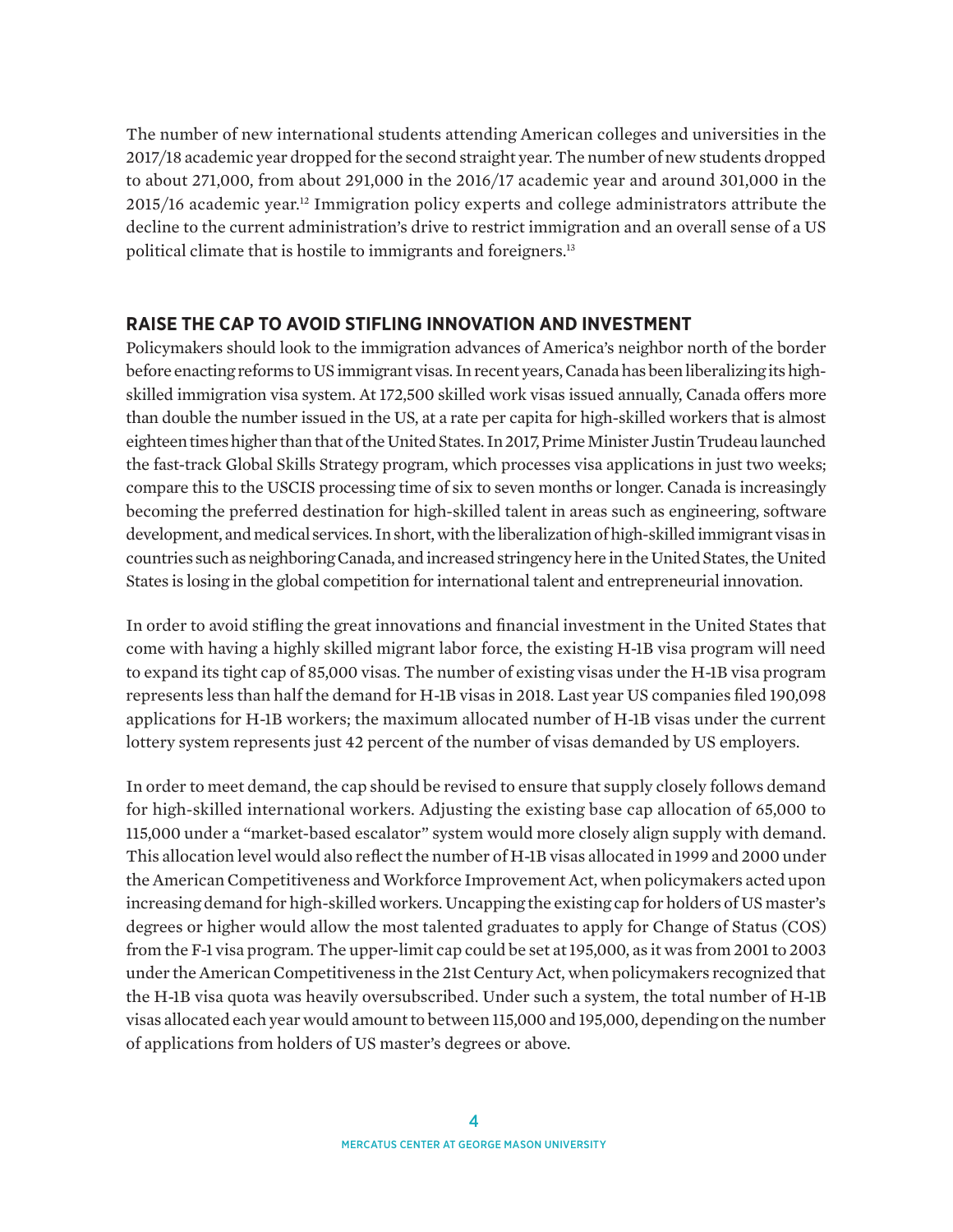#### **CONCLUSION**

H-1B visas have played a fundamental role in driving innovation and business growth in the United States since the program's inception in 1990. The number of annual visa allocations is currently fixed at an arbitrarily low number. A market-based escalator system of visa allocations would more closely match demand for high-skilled workers with the supply of available visas. The increased opportunities for international students to apply for COS and enroll in the H-1B visa lottery would slow the flow of US-trained professionals leaving the country. These reforms would ensure that the United States continues to be the global leader for international talent, business growth, and entrepreneurial innovation.

### **ABOUT THE AUTHORS**

Daniel Griswold is a senior research fellow at the Mercatus Center at George Mason University and codirector of its Trade and Immigration Project. Griswold is a nationally recognized expert on trade and immigration policy. He is the author of the 2009 book *Mad about Trade: Why Main Street America Should Embrace Globalization*. He has authored numerous studies; testified before congressional committees; commented for CNBC, CSPAN, Fox News*,* and other TV and radio outlets; and written articles for the *Wall Street Journal*, the *Los Angeles Times*, and other publications.

Jack Salmon is a research assistant at the Mercatus Center at George Mason University. His research focuses on the federal budget, means-tested welfare reform, and institutions and economic growth. Jack received his MA in political economy from Kings College London.

### **NOTES**

- 1. Jay Shambaugh, Ryan Nunn, and Becca Portman, *Eleven Facts about Innovation and Patents* (Washington, DC: Brookings Institution, 2017).
- 2. William R. Kerr and William F. Lincoln, "The Supply Side of Innovation: H-1B Visa Reforms and US Ethnic Invention," *Journal of Labor Economics* 28, no. 3 (2010): 473–508.
- 3. Saul Lach, "Patents and Productivity Growth at the Industry Level: A First Look," *Economics Letters* 49, no. 1 (1995): 101–8.
- 4. *H-1B Visas and Job Creation* (Arlington, VA: National Foundation for American Policy, 2008).
- 5. Daniel Aobdia, Anup Srivastava, and Erqiu Wang, "Are Immigrants Complements or Substitutes? Evidence from the Audit Industry," *Management Science* 64, no. 5 (2018): 1975–2471.
- 6. Giovanni Peri, Kevin Y. Shih, and Chad Sparber, "Foreign STEM Workers and Native Wages and Employment in U.S. Cities" (NBER Working Paper No. 20093, National Bureau of Economic Research, Cambridge, MA, May 2014).
- 7. NAFSA: Association of International Educators, "NAFSA International Student Economic Value Tool," accessed February 25, 2019, [https://www.nafsa.org/Policy\\_and\\_Advocacy/Policy\\_Resources/Policy\\_Trends\\_and\\_Data/NAFSA\\_Inter](https://www.nafsa.org/Policy_and_Advocacy/Policy_Resources/Policy_Trends_and_Data/NAFSA_International_Student_Economic_Value_Tool/#stateData)[national\\_Student\\_Economic\\_Value\\_Tool/#stateData](https://www.nafsa.org/Policy_and_Advocacy/Policy_Resources/Policy_Trends_and_Data/NAFSA_International_Student_Economic_Value_Tool/#stateData).
- *8. H-1B Denials and Requests for Evidence Increase under the Trump Administration* (Arlington, VA: National Foundation for American Policy, 2018).